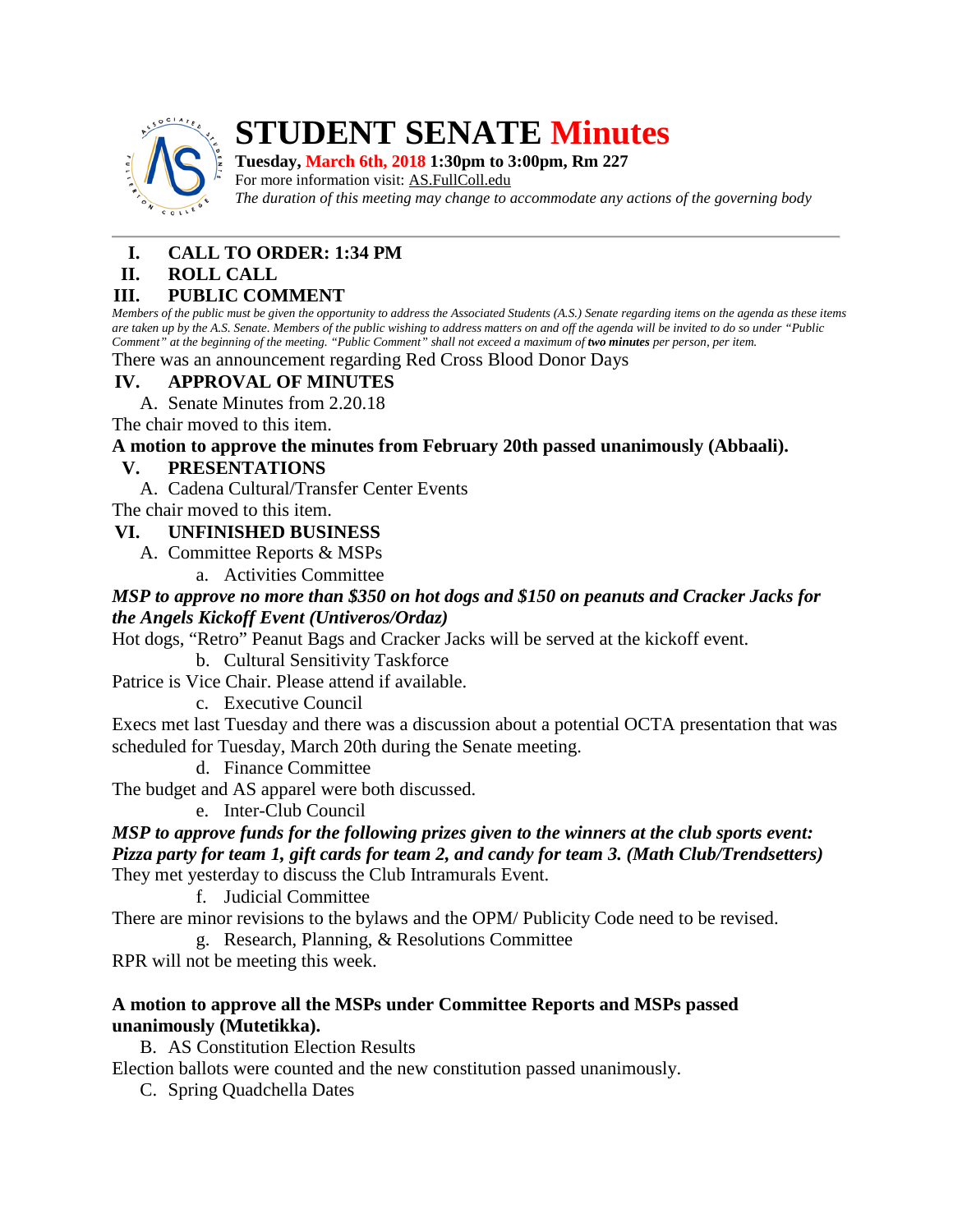They will be moving forward with Tuesday, April 3rd.

D. AS Office Remodel

Carpet will be replaced Friday, March 16th. If you would like to volunteer to assist in the packing, please visit next week. New computers will be coming in soon for Senator Workroom and the Conference Room. If you are interested in reviewing new furniture for the campus, please attend the furniture fair March 20th - 22nd.

E. AS Pictures

It was suggested that we may not need pictures any longer since we won't be printing them for the AS Office any longer. Pictures would be nice for AS Website.

The consensus was that most people would like to take the picture.

Pictures can be taken without the new AS T-Shirts. There was a suggestion to have everyone wear the same color if we cannot get the shirts in time.

It was decided that Tuesday, April 10th would be the best day for AS Pictures.

F. Campus, District, & Other Committee Appointments

G. \$2 Student Representation Fee Ballot Language

This would be an opt-in fee where students can select this during the registration process.

There was a suggestion to have this document sent to all senators.

H. AS Apparel

The chair moved to this item.

Last meeting, Senate voted to look into purchasing long sleeve shirts and T-Shirts.

In Finance, the vice-chair requested a quote for long sleeve shirts and is in the process of creating the mock-up and t-shirts.

I. Winter Intersession Thoughts/Concerns

This item was discussed in Faculty Senate and there was a presentation by the Vice President of Instruction regarding what a Winter Intersession during the 2019-2020.

The consensus was that Senate is in support of a Winter Intersession.

#### **VII. NEW BUSINESS**

A. Approving New Student Representatives

Miguel Aguilar

#### **A motion to approve Miguel Aguilar as Student Representative passed unanimously (Galang).**

B. Swearing In New Senators Joshua Kazarian Hannah Yu

Vodrick Anderson

#### **A motion to approve Joshua Kazarian, Hannah Yu, and Vodrick Anderson as Student Senator passed unanimously (Imbre).**

#### **A motion to extend time by 20 minutes passed unanimously (Sisante).**

- C. Inside Fullerton Proposal for Conference Funding
- D. Exec Positions and Duties

All Execs gave a brief description of their duties.

E. Senator of the Month Nominations - February

Ebenezer Adjei nominated Pascual Castillo

Aldwin Galang nominated Michael Marnell